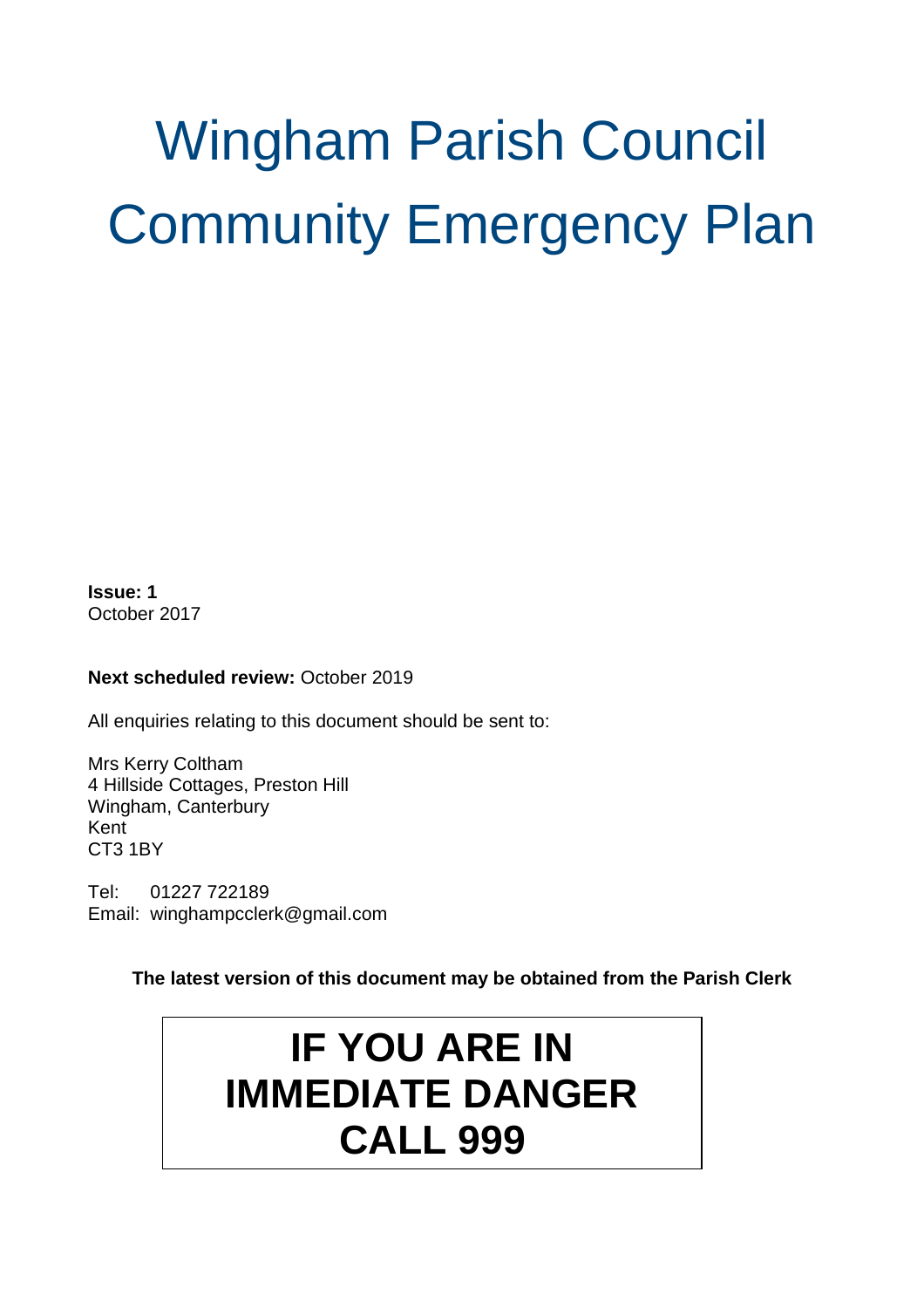#### **Revision History**

| <b>Summary of changes</b> | <b>Issue</b><br>number &<br>date | <b>Approved by</b>                 |
|---------------------------|----------------------------------|------------------------------------|
| New Issue                 | Version 1<br>October 2017        | <b>WPCllrs</b><br>MOM 9.10.17 s8.5 |
|                           |                                  |                                    |
|                           |                                  |                                    |

## Data Protection

Some of the information given in response to this plan (e.g. addresses, contact numbers) is classed as 'personal data' under the Data Protection Act (DPA, 1998). Whilst holding this data is legally justified (e.g. in order to protect interests of members of the community in an emergency) the information will be stored and handled sensitively, in accordance with the requirements of the DPA. The Clerk to Wingham Parish Council is the 'Data Controller' and will ensure that 'reasonable steps' are taken to ensure that the information is collected, stored, handled, retrieved, shared and disposed of in an appropriate manner.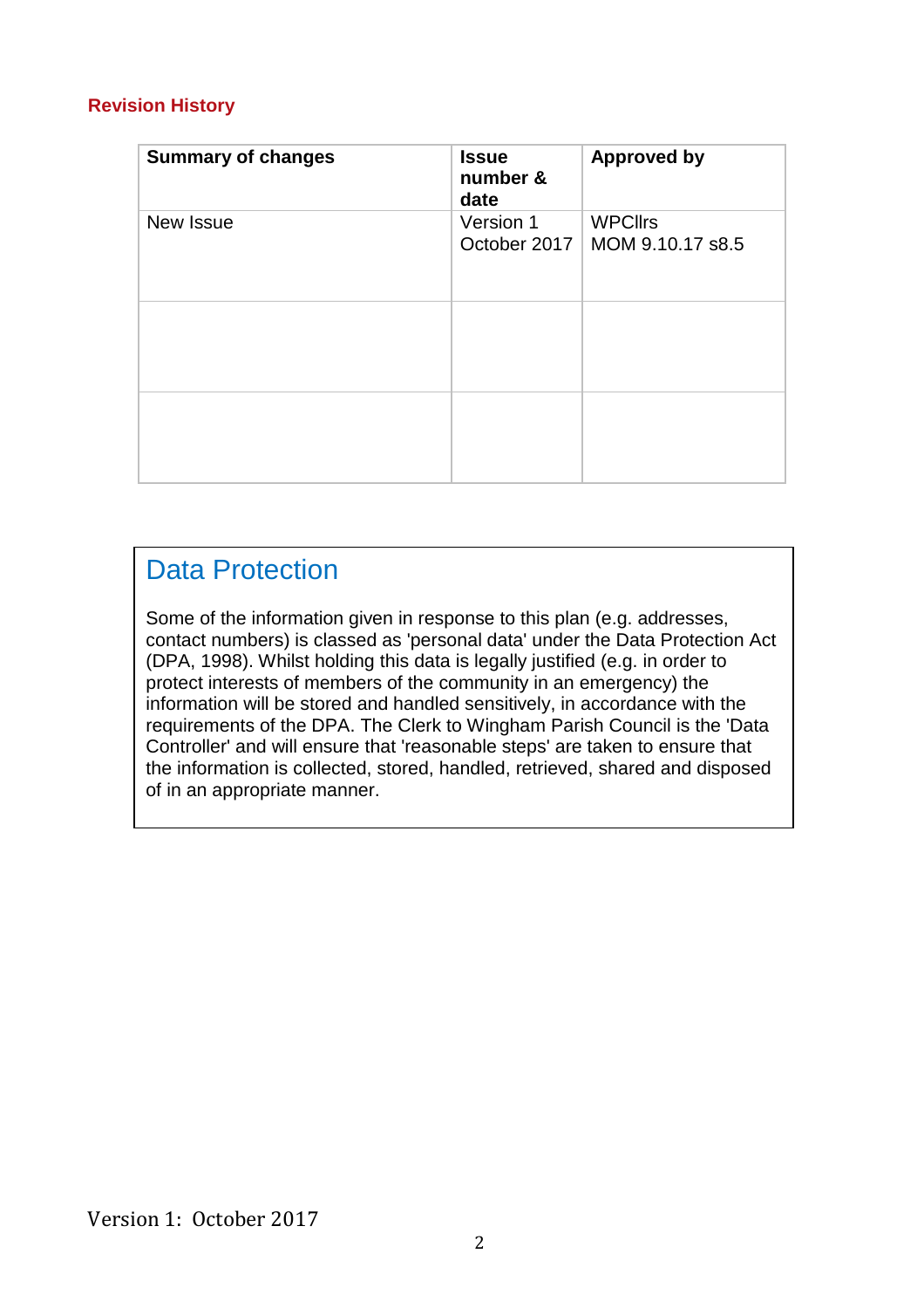## Overview of this plan

The Civil Contingencies Act 2004 defines an emergency as "an event or situation which threatens serious damage to human welfare in a place in the UK, the environment of a place in the UK, or war or terrorism which threatens serious damage to the security of the UK"

The emergency services will always prioritise those in greatest need during an emergency, especially where life is in danger. There will be times when people may be affected by an emergency but life is not in immediate danger. During such time communities need to know how to help themselves. By becoming more aware, the community can support the work of local emergency responders and reduce the impact of an emergency.

This plan's information will be used to coordinate a response to local emergencies.

## Aim and Objectives:

The aim of the Community Emergency Plan is to maintain a contingency plan to increase resilience within the local community by:

- Developing a robust coordinated approach that complements the plans of responding agencies.
- Enabling the community to support itself when outside assistance from the emergency services or local authority is delayed or overwhelmed.
- Providing a single point of contact for requests made by the emergency services and the local authorities.
- Keep people informed so that they can help themselves.
- Ensure as many vulnerable people as possible are contacted and assisted.

## Parish Boundaries and Area

This plan covers the parish of Wingham which comprises a village with a population of approximately 1800. It is situated along the ancient coastal road, now the A257, from [Richborough](http://en.wikipedia.org/wiki/Richborough) to [London](http://en.wikipedia.org/wiki/London) and close to [Canterbury.](http://en.wikipedia.org/wiki/Canterbury) It is bordered by the parishes of Wickhambreaux, Ickham, Bramling, Adisham, Staple, Ash, Shatterling and Preston.

## Insurance, Health and Safety.

It is recognised that those named in this plan are not trained, equipped, empowered or resourced to carry out functions of an emergency service. The response will be generally confined to supporting the welfare of the people in the community and helping to maintain normal community life.

Volunteers and Members provide support at their own discretion and in a voluntary (not compulsory) capacity. No one is obliged to carry out duties they do not feel able to undertake.

## Warning and informing

This is a responsibility of the emergency services and other statutory bodies, however emergencies are often unexpected and it is impossible to reach everyone directly.

The Parish Council and residents who have volunteered to assist in the event of an emergency in the village will therefore make every attempt to communicate with all village residents to make them aware of impending and evolving events that affect Wingham. This may be done in whatever method(s) are available and most appropriate at the time.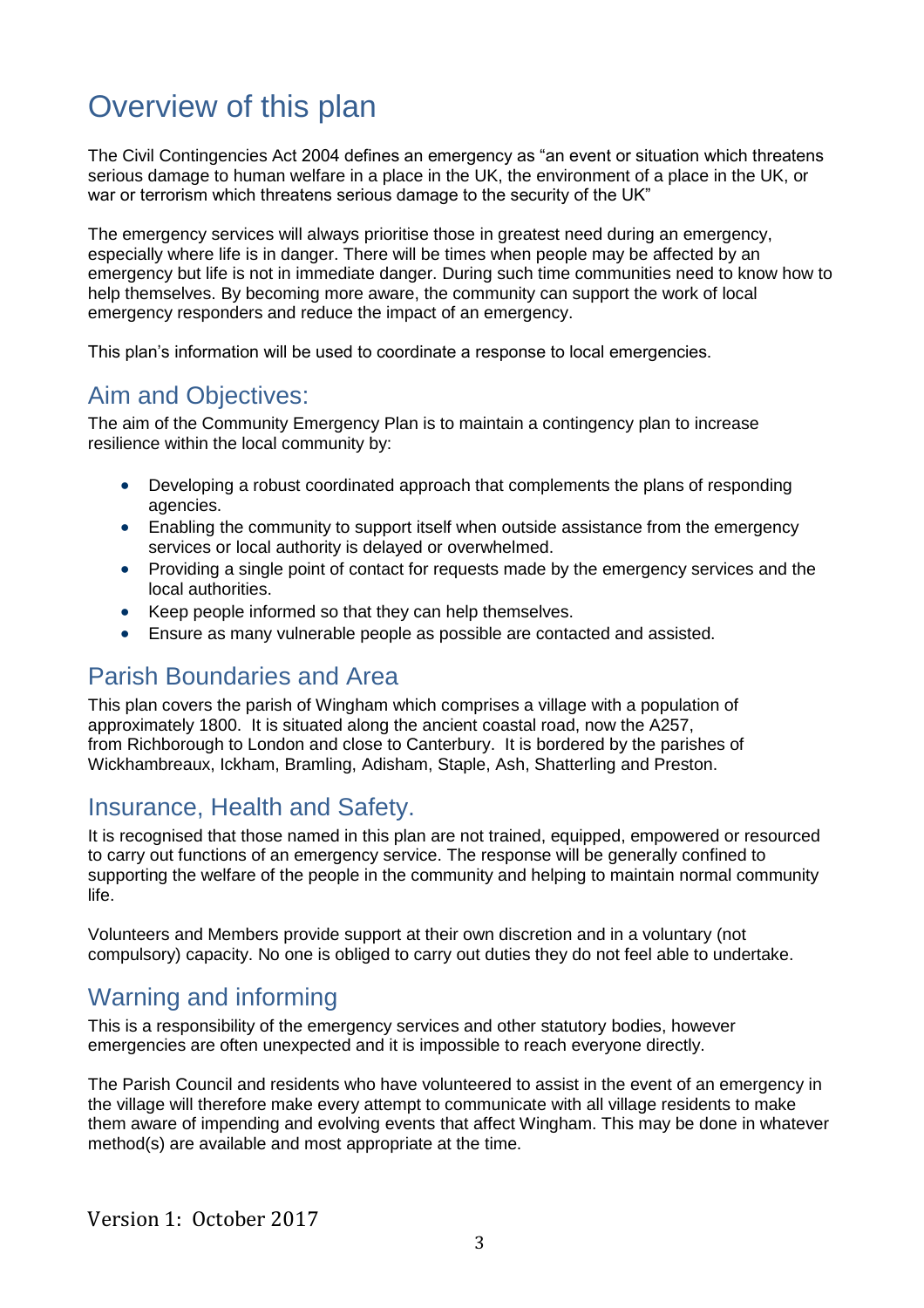In turn the Chairman of the Parish Council or whoever he deputes will feed back situation reports to the emergency services and other statutory bodies.

Village residents will be encouraged to contact the Parish Council when they become aware of an incident which will require action so that the word can be spread rapidly and extensively.

During wide-spread events, further information may also be found through local media such as:

- BBC Radio Kent 96.7FM, 774 AM and on DAB
- BBC Kent<http://www.bbc.co.uk/news/england/kent/>
- Kent Messenger [http://www.kentonline.co.uk/kent\\_messenger/news.aspx](http://www.kentonline.co.uk/kent_messenger/news.aspx)
- Environment Agency [http://www.environment](http://www.environment-agency.gov.uk/homeandleisure/floods/default.aspx)[agency.gov.uk/homeandleisure/floods/default.aspx](http://www.environment-agency.gov.uk/homeandleisure/floods/default.aspx)
- Met Office<http://www.metoffice.gov.uk/public/weather/>

## Key Locations

A list of village locations that have offered their use as for shelter or safe place in the event of an emergency along with contact details and facilities are listed at Appendix A.

## Community Emergency Team

In the first instance the Community Emergency Management Team will consist of members of the Parish Council who will co-opt volunteer village residents who have the requisite wherewithal to assist in dealing with the ongoing emergency. The key role is to provide on-the-ground local knowledge regarding the situation as it is and about local conditions and circumstances - as well as providing an element of self-help within the community, where this can be achieved without risk.

See Appendix B for names and contact details.

## Community Emergency Volunteers

Community Emergency Volunteers are residents who have volunteered their services to the community in the event of an emergency. This may be to provide a link between the Emergency Management Team and residents in their immediate locality or may be residents who have specific required skills, supplies or equipment that they are prepared to offer to assist in times of emergency.

A confidential list of these volunteers is held by the Parish Council.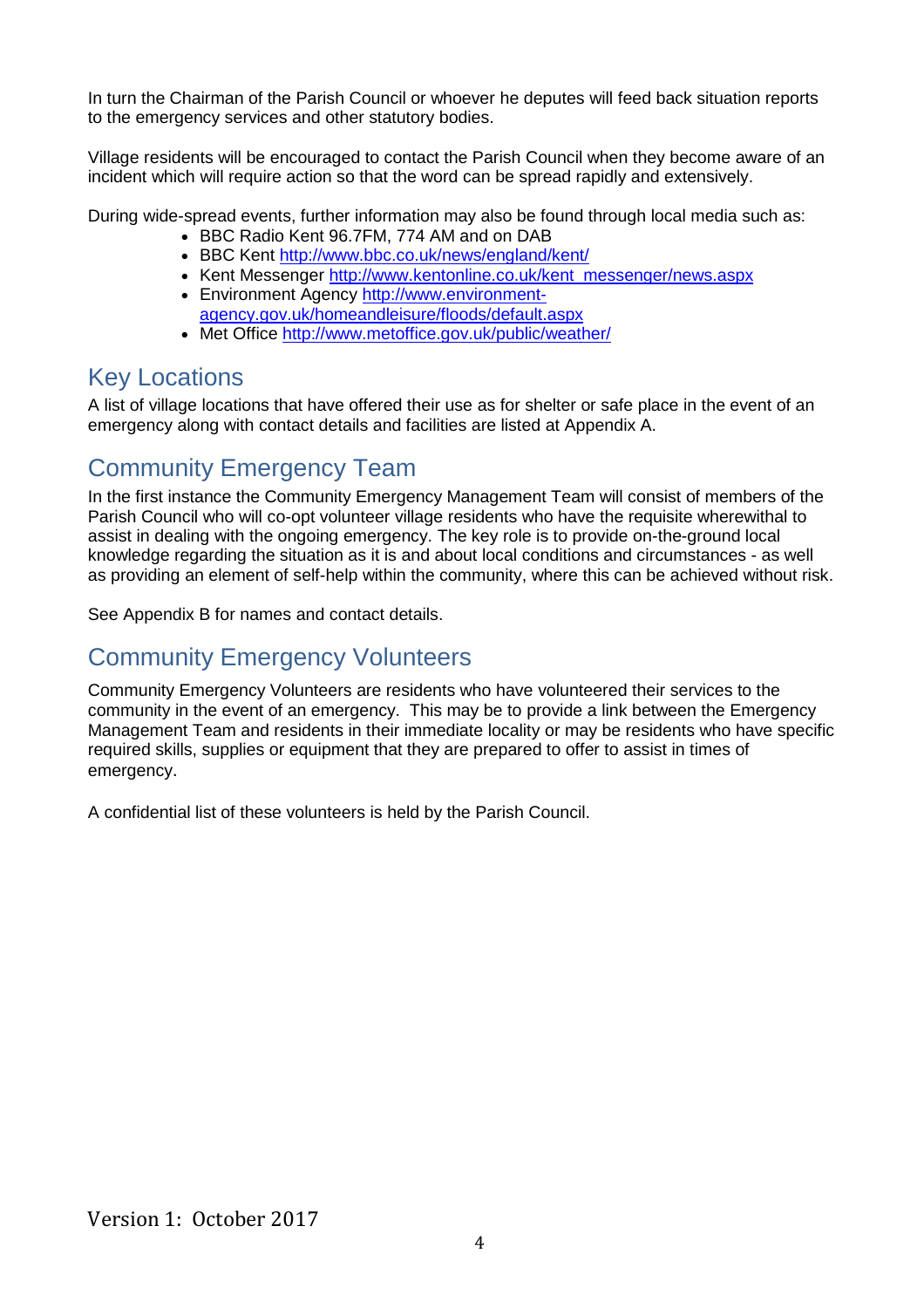# Other Agencies Outline Responsibilities

#### **County Council & District/Borough Council**

This list covers the responsibilities of all local authorities, and shows how these are split between County Council and district council. Where a responsibility falls to one party, the other may agree to carry it out on their behalf, through mutual aid arrangements, or provide support.

|                |                                                                                                                                                                        | County       | <b>District</b> |
|----------------|------------------------------------------------------------------------------------------------------------------------------------------------------------------------|--------------|-----------------|
| 1              | Provide a 24 hour point of contact to receive alerts and<br>warnings, and for the management of a large volume of<br>public calls                                      | ✓            | ✓               |
| $\overline{2}$ | Co-ordinate the local authority response where more than<br>one district is involved                                                                                   | ✓            |                 |
| 3              | Establish and staff a local authority Forward Control Point                                                                                                            | Liaise       | Lead            |
| 4              | Alert Health Authorities where action other than direct<br>casualty care is required                                                                                   | ✓            | ✓               |
| 5              | Liaise with Central and Regional Government                                                                                                                            | ✓            |                 |
| 6              | Liaise with administrative authorities in bi-national or multi-<br>national emergencies                                                                                | ✓            |                 |
| 7              | Arrange for military aid                                                                                                                                               | $\checkmark$ | $\checkmark$    |
| 8              | Assist in providing a catering service for involved personnel                                                                                                          | $\checkmark$ |                 |
| 9              | Alert and coordinate voluntary organisations                                                                                                                           | $\checkmark$ | $\checkmark$    |
| 10             | Arrange attendance of ministers of religion                                                                                                                            | ✓            |                 |
| 11             | Support other responders with council resources                                                                                                                        | $\checkmark$ | ✓               |
| 12             | Implement animal health measures                                                                                                                                       | $\checkmark$ |                 |
| 13             | Support other responding agencies in the response to a<br>communicable disease outbreak                                                                                | ✓            | ✓               |
| 14             | Establish a system for disseminating information to the<br>public, in cooperation with other responders, and make<br>premises available for Public Information Centres | ✓            | ✓               |
| 15             | Open and run support centres as required                                                                                                                               | ✓            | ✓               |

#### **Environment Agency**

The Agency has responsibility throughout England and Wales for:

- The management and regulation of the water environment, including abstraction licensing, pollution control, flood warning and flood defence.
- Controlling industrial pollution, particularly at nuclear, oil and chemical sites and major industrial processes.
- Regulating the transport and disposal of wastes.

The Agency will attend all incidents posing a significant or potentially significant environmental impact, or, in specific circumstances, posing a threat to human health. It will take appropriate action to prevent or mitigate the effects of such incidents and should

Version 1: October 2017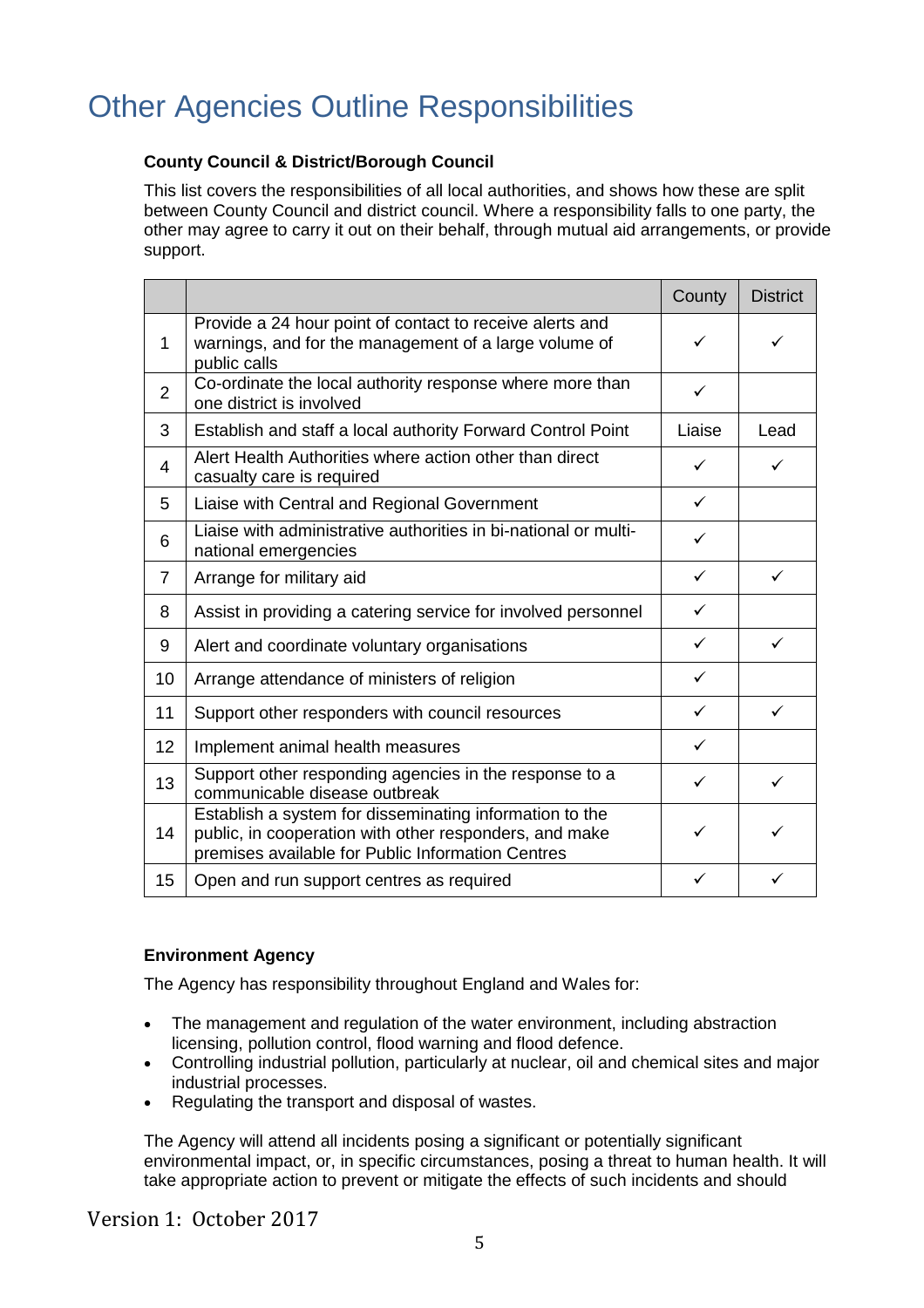always be informed of them as soon as possible. These might involve pollution of controlled waters, unauthorised disposal of waste (including fly tipping), accidents with radioactive substances, chemicals or major industrial processes, flooding, drought and low river flows, fish kills and poaching.

The Agency will work with the KFRS to minimise the threat to the environment caused by chemical spills and contaminated fire-water run-off and warn appropriate parties who may be affected by the associated dangers. It will also investigate the causes for possible legal action.

According to the seriousness of the incident, an Agency officer will attend as soon as possible following receipt of a report within a maximum of two hours during normal office hours and within four hours outside office hours. However, these are maximum times and every effort will be made to attend as quickly as possible.

The Agency operates a 24-hour service for reporting incidents and will usually be alerted by the emergency services or the local authority. The public throughout England and Wales can report pollution incidents on the national reporting number 0800 807 060.

-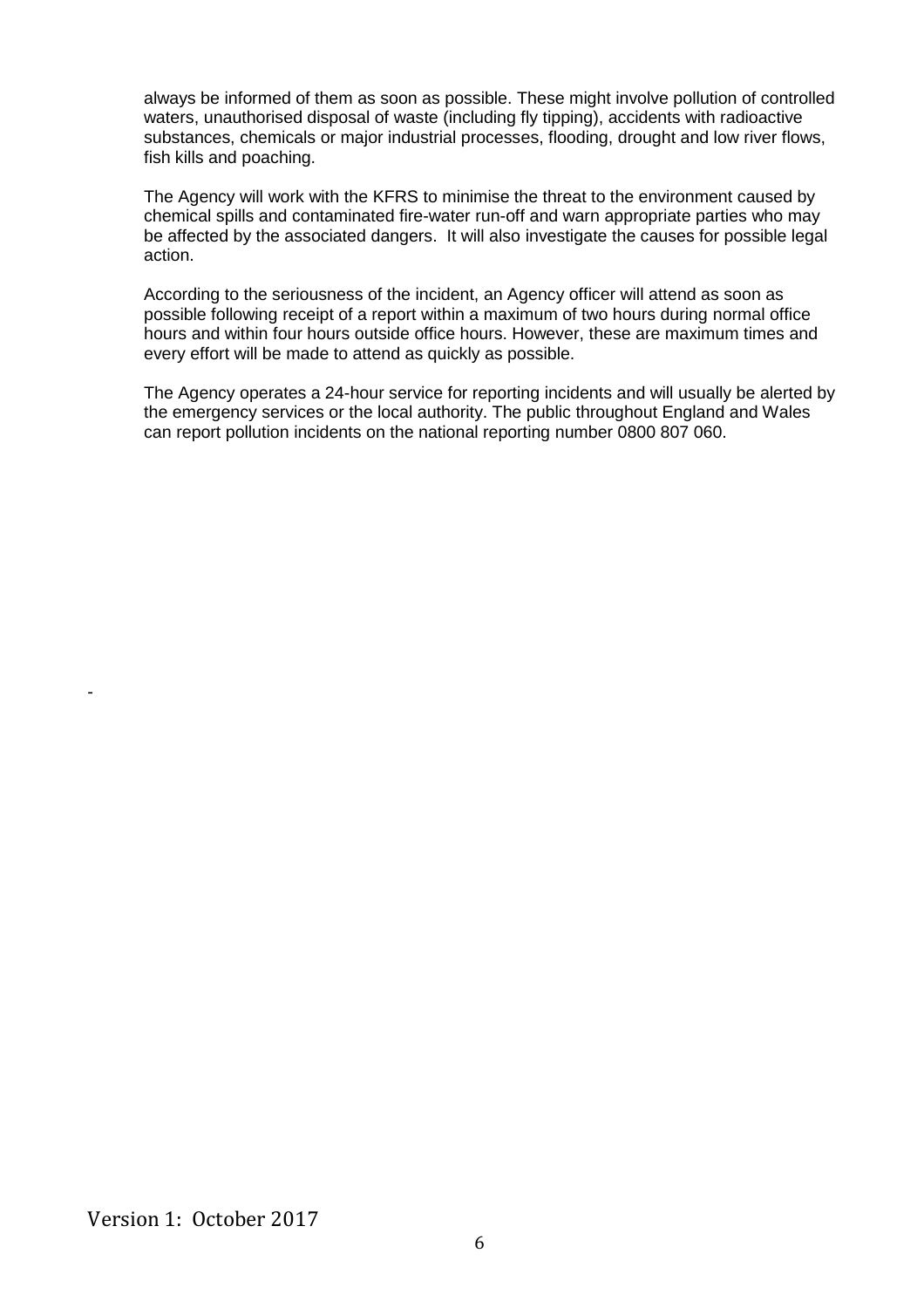# Appendix A: Key Locations

During an emergency, Wingham parish may want to open its emergency centre/ rendezvous point in order to co-ordinate its response. It might be necessary for some members of the community to be evacuated from their homes to a place of safety, such as a community shelter, where their needs can be assessed and assistance given by the appropriate responders. Immediate personal needs will be met and over-night accommodation arranged if necessary.

The locations in the table below have offered facilities for village residents affected by an emergency:

| <b>Building</b>                   | <b>Wingham Village Hall</b>                                  |  |
|-----------------------------------|--------------------------------------------------------------|--|
| Location                          | School Lane                                                  |  |
| <b>Potential Use in Emergency</b> | <b>Parish Emergency Centre</b>                               |  |
| <b>Contact details</b>            | Enid Brice - 01227 720420/07590516266                        |  |
| <b>Facilities</b>                 | Shelter; kitchen; tables; chairs; toilets. Wheelchair access |  |
| <b>Building</b>                   | <b>Wingham Primary School</b>                                |  |
| Location                          | <b>School Lane</b>                                           |  |
| <b>Potential Use in Emergency</b> | <b>Rest Centre/Safe Place</b>                                |  |
| <b>Contact details</b>            | 01227 720277                                                 |  |
| <b>Building</b>                   | <b>The Anchor Public House</b>                               |  |
| Location                          | <b>High Street</b>                                           |  |
| <b>Potential Use in Emergency</b> | <b>Rest Centre/Safe Place</b>                                |  |
| <b>Contact details</b>            | Michelle Abbott - 01227 720392                               |  |
| <b>Facilities</b>                 | Shelter; catering; toilets; food & drink                     |  |
| <b>Building</b>                   | The Politician's Daughter                                    |  |
| Location                          | 32/33 High Street                                            |  |
| <b>Potential Use in Emergency</b> | <b>Rest Centre/Safe Place</b>                                |  |
| <b>Contact Details</b>            | Helena Meikle - 01227 722666                                 |  |
| <b>Facilities</b>                 | Shelter; food; drink; toilets                                |  |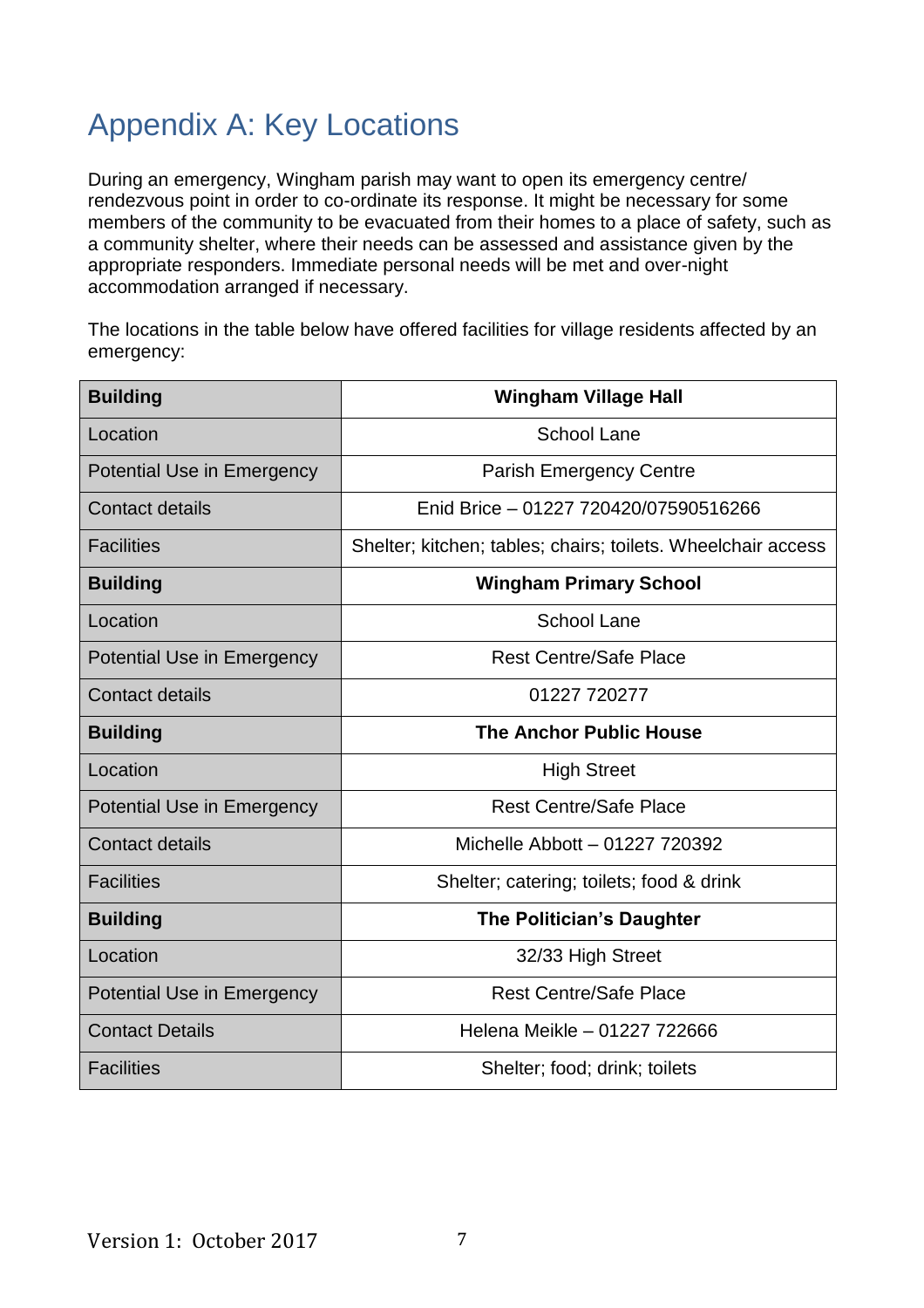| <b>Building</b>                   | <b>Wingham Wildlife Park</b>                                                                                      |  |
|-----------------------------------|-------------------------------------------------------------------------------------------------------------------|--|
| Location                          | Rusham Road, CT3 1JL                                                                                              |  |
| Potential Use in Emergency        | <b>Rest Centre/Safe Place</b>                                                                                     |  |
| <b>Contact Details</b>            | Scott Binskin - 01227 720836/07971312353                                                                          |  |
| <b>Facilities</b>                 | Shelter; generator; tractor; digger; fork lift; cherry picker;<br>chain saws; cutting equipment; dumper; manpower |  |
| <b>Building</b>                   | <b>Oakfield House</b>                                                                                             |  |
| Location                          | <b>High Street</b>                                                                                                |  |
| <b>Potential Use in Emergency</b> | <b>Rest Centre/Safe Place</b>                                                                                     |  |
| <b>Contact Details</b>            | Robin Field - 01227 721107/07817636460                                                                            |  |
| <b>Facilities</b>                 | Limited shelter (20 people); basic food & drinks; first aid;<br>4WD vehicles                                      |  |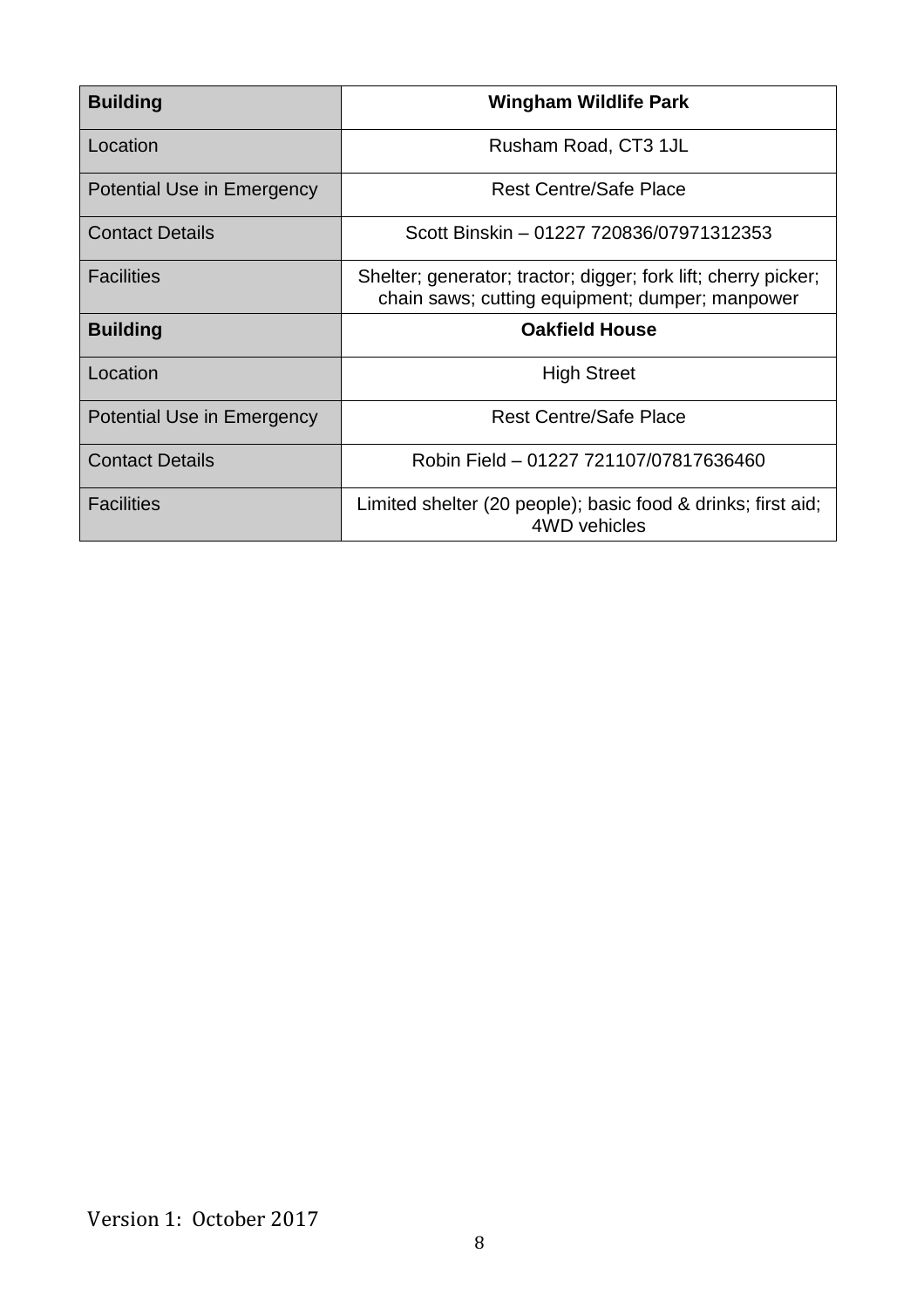# Appendix B: Emergency Contact Details

For confidentiality and data protection reasons, a list of volunteers, their skills, facilities and equipment (as appropriate) are held separately by the Parish Council which should be approached in the first instance for details.

| <b>Parish Council:</b>                                                                 |
|----------------------------------------------------------------------------------------|
| <b>CLERK: Mrs Kerry Coltham</b>                                                        |
| 4 Hillside Cottages, Preston Hill, Wingham CT3 1BY                                     |
| Tel: 01227 722189                                                                      |
| Bryan Curtis, Chairman                                                                 |
| 82 High Street, Wingham, CT3 1DE                                                       |
| Tel: 01227 720821                                                                      |
| Sharon Addis, Vice-Chairman, HR advisor & Planning Committee                           |
| Farmer's Field, Preston Hill, Wingham, CT3 1BY                                         |
| Tel: 01227 721873                                                                      |
| Chris Baker, Planning Committee Chairman & Recreation Ground rep                       |
| The Studio, Harris's Alley, High Street, Wingham CT3 1AE                               |
| Tel: 01227 722600                                                                      |
| Enid Brice, Village Hall Committee rep & KALC Dover Area Cmte rep                      |
| 1 Cornerways, Watercress Lane, Wingham Well CT3 1NR                                    |
| Tel: 01227 720420                                                                      |
| Bob Catt, Planning Committee, Internal Financial Control, Allotments rep               |
| 19 Palmer Road, Wingham CT5 1BS                                                        |
| Tel: 01227 721690                                                                      |
| Russell Graydon                                                                        |
| 3 Wenderton Farm Cottages, Wenderton Lane, Wingham CT3 1EL                             |
| Tel: 07734 066370                                                                      |
| Peter Prebble, Planning Committee, Property Maintenance Checks & Play Area inspections |
| 15 Mill Road, Wingham CT3 1NJ                                                          |
| Tel: 01227 722256                                                                      |
| Tash Redfearn, Speedwatch coordinator                                                  |
| 112 High Street, Wingham CT3 1BU                                                       |
| Tel: 07739 010859                                                                      |
| Pat Young, SID statistics, Speedwatch coordinator                                      |
| Holly Cottage, Preston Hill, Wingham CT3 1DB                                           |